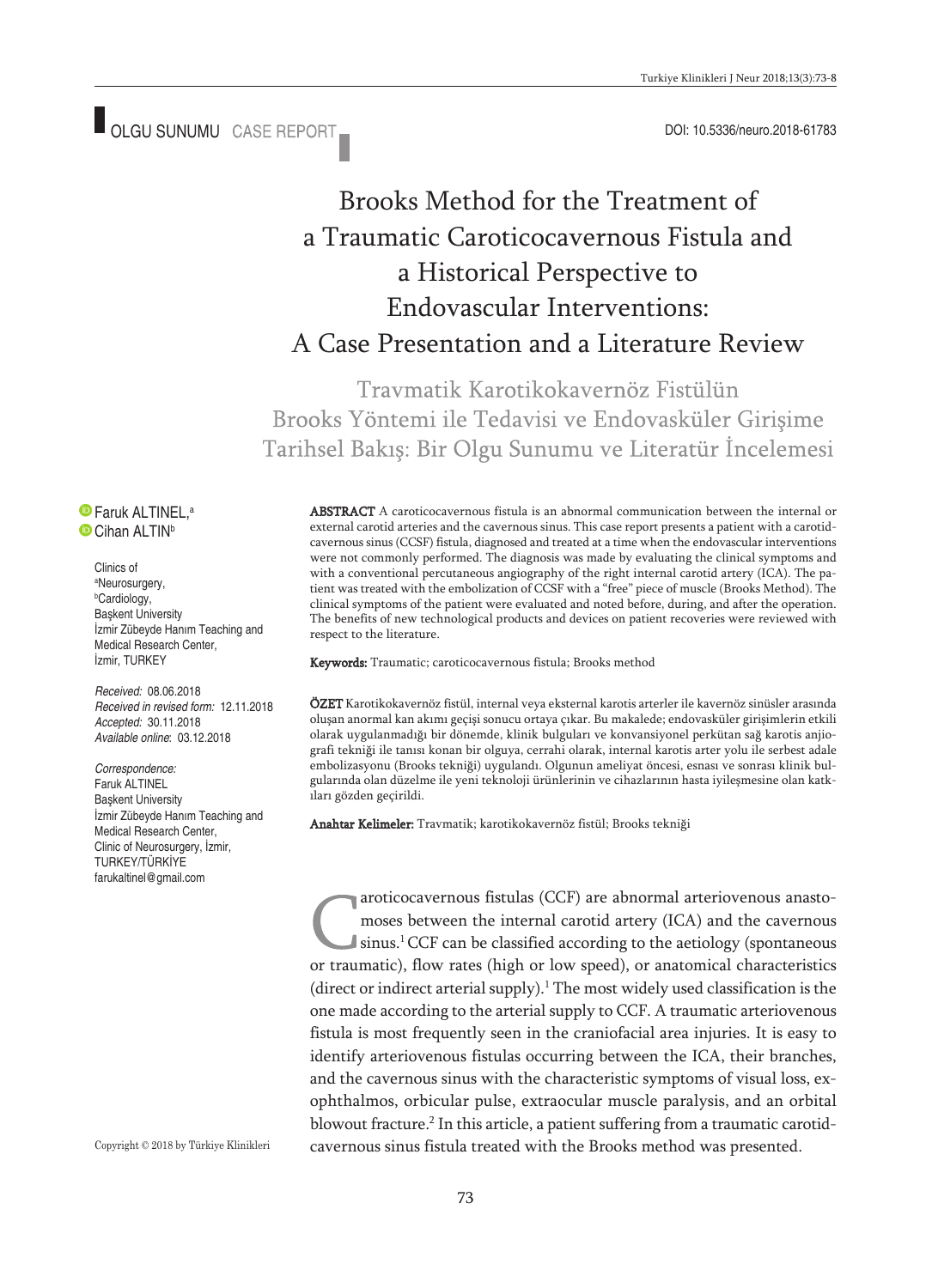# CASE REPORT

A 35-year-old woman was admitted to the hospital with the complaints of somnolence, visual loss, and subconjunctival hemorrhage in the right eye developing 2 months after a traffic accident. In the neurological examination, drowsiness was observed and she had a Glasgow Coma Scale (GCS) score of 7. In the physical examination; a pulsatile exophthalmos, restrictions in the upwards and downwards gaze, systolic murmur on the orbicular and frontal regions, chemosis, and a facial paralysis on the left were identified. Excluding a mandibular fracture on the left, the computed tomography (CT) findings were normal (Figure 1). A right internal carotid angiogram was performed with a percutaneous technique, revealing the drainage into the cavernous sinus along with an expansion of the cavernous sinus and the superior ophthalmic vein (Figures 2, 3). A left carotid angiogram was performed in the same session (the cross compression technique) due to the external compression to the right carotid artery, demonstrating that the left ICA supplied the arterial blood to the right cerebral hemisphere.

#### OPERATION TECHNIQUE

The patient was prepared for the operation in the supine position. After administering general anesthesia, an oblique skin incision was performed in



**FIGURE 1:** Preoperative findings including the restriction of the gaze in the right eye, exophthalmos, chemosis, and proptosis.



**FIGURE 2:** Percutaneous angiography (anteroposterior) of the right common carotid artery and traumatic carotid-cavernous fistula



**FIGURE 3:** Percutaneous angiography (lateral) of the right common carotid artery with superior ophthalmic vein dilatation.

the sternocleidomastoid muscle. The right common carotid artery and the internal and external carotid arteries were clamped. A 2-cm-incision was made on the right internal carotid artery, and a Fogarty catheter was inserted into the artery through the incision. The catheter was inflated until it the orbicular and frontal murmur stopped at the point where it was heard by auscultation with a stethoscope and a child fetoscope. The catheter length was measured by comparing it with the length of the deflated Fogarty catheter. Subsequently, the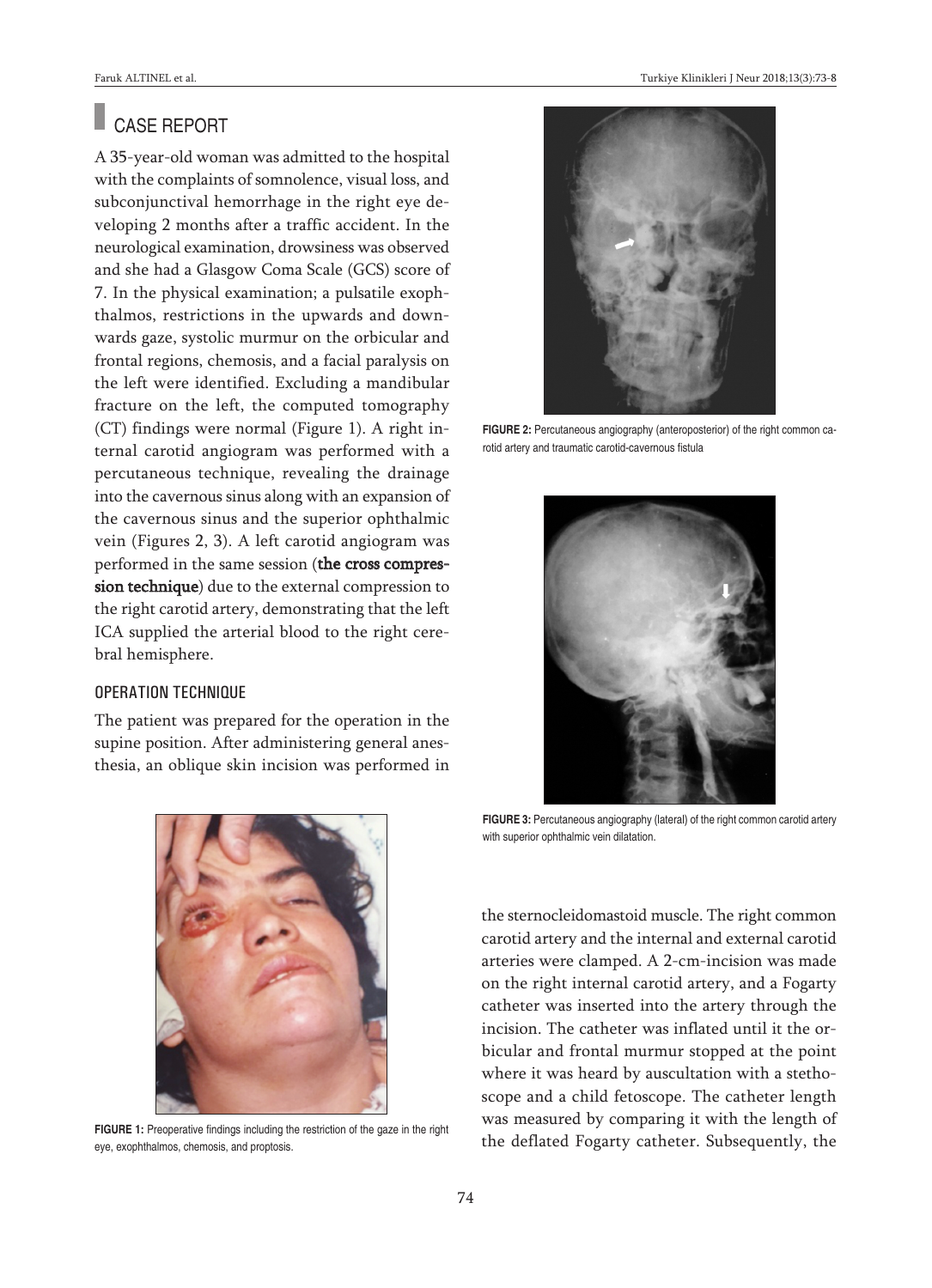muscle strip, attached to a silk thread in front of the balloon catheter, was proceeded in the part of the artery in the cranium, along with the distance calculated by the length of the deflated Fogarty catheter. At the point where the murmur stopped, as auscultated with a stethoscope and fetoscope, the proximal tip of the stripe-bound silk thread was fixed on the side wall of the carotid artery (Brooks Method). The orbicular and frontal murmur disappeared on the postoperative 1<sup>st</sup> day. No complications or neurological disorders developed due to the operation. It is noteworthy to remind that care should be exercised in managing the platelet aggregation in this kind of operations. The patient initially received subcutaneous heparin and then she was switched to receive acetylsalicylic acid treatment. On the fifth day after the operation, chemosis decreased and gradually disappeared. On the seventh day, the patient was discharged from the hospital. In the first month, the exophthalmos resolved completely. In the sixth month, a complete improvement in the eye symptoms was observed in the neurological examination. In the second postoperative year, it was revealed that the eye symptoms returned to normal and there were no neurological findings (Figure 4). The patient was lost to follow up for further control visits due to her socioeconomic conditions.

## **DISCUSSION**

A direct communication may often develop between the ICA and the cavernous sinus after



**FIGURE 4:** The patient in the 2<sup>nd</sup> year after the operation.

cranial traumas or aneurysm ruptures. 1,3-5 CCF symptoms and sequelae occur due to the passage of arterial blood through the cavernous sinus and may result from the high flow rate in the fistula. The symptoms may include ophthalmoplegia, a limitation in the eye movements, decreased visual acuity, and intracranial haemorrhage. 2

The aetiology and the treatment of pulsatile exophthalmos developing due to the CCF were discussed in the literature in detail. Travers (1809) was the first to publish a carotid artery ligation. However, the recovery rate in complete carotid artery ligations is less than 30%. <sup>6</sup> The mortality rate was reported to be 7% in the common carotid artery ligations and 9.4% in the internal carotid artery ligations. The trapping operations were introduced by Hamby and Gardner (1932). The recovery rates after either the trapping operations with or without the use of embolization (Zeller 1911) or the combination of the two kinds of operations are higher than that of the single or combined ligation of the carotid artery in the neck region. <sup>6</sup> Although Hamby reported a recovery rate of 94%, the likelihood of risks with the intracranial approaches such as trapping and transcavernousis high, especially in the patients at old ages.

To avoid the risk of craniotomy, some authors may prefer performing percutaneous or surgical methods only in the anterior neck. Vitek and Smith published a brief history of the Brooks method in the literature. <sup>7</sup> In 1930, Brooks was to first touse a long muscle band through the internal carotid artery to embolize a CCF. This method was interpreted as a real revolution at that time and arterial and venous occlusions were started to be treated with procedures distant to fistulas. Although Brooks reported successful results after the internal occlusion of fistulas with the Fogarty catheter technique, a careful discussion on the following issues should be performed for selected patients, including the closure of the fistula entirely, the lack of blood flow in the main vein involved in the development of a fistula, and whether the transcavernous approach should be used. Hamby and Gardner (1931) introduced a modification to this technique, using a radio-visible embolic clip as a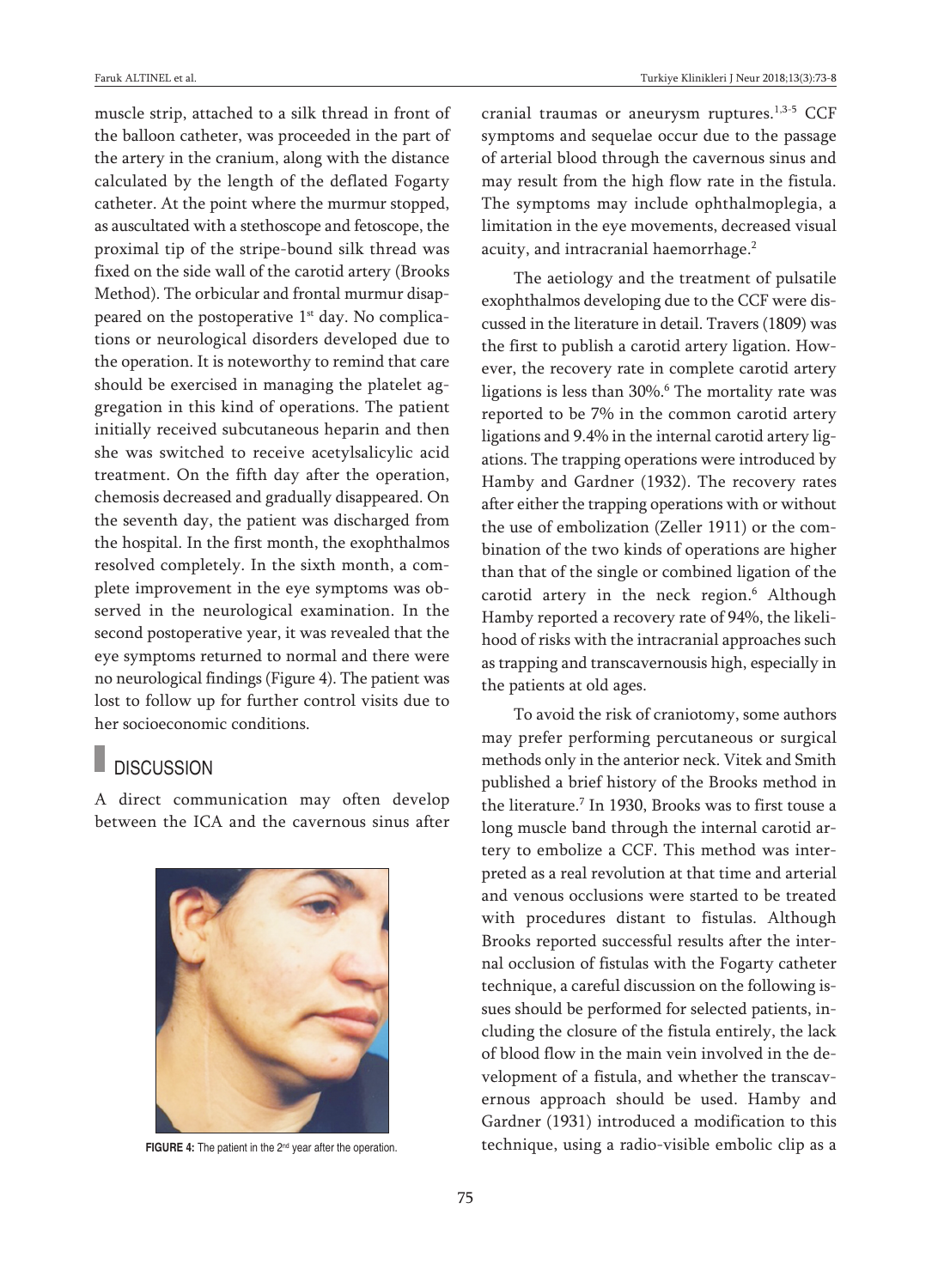radio-marker for embolization. Embolization can be an ideal procedure as long as the size of the fistula is carefully determined. If the embolic material is small, it may proceed into the carotid sinus or into the cerebral circulation. If the embolic material is large, it may block the internal carotid artery without reaching the fistula<sup>6</sup>. However, these methods are not the only intervention options for the treatment of carotid-cavernous fistulae.

Lussenhopp et al. (1960) improved the technique of Brooks method by embolizing arteriovenous malformations with plastic balls. In 1964, for the first time, they closed the orifice of a supraclinoid segment aneurysm by placing an inflatable silicone balloon and placed a second balloon into the supraclinoid part of the carotid artery. Since the balloon was directed by the catheter in the vein and difficult to control, Alksne and Yodh (1968) attempted to solve these problems with a balloon catheter controlled by an electromagnetic system.

With the advances in minimally invasive procedures, inflatable balloon techniques began to be used in the treatment of CCF. Prolo and Hambery (1971) inserted the Fogarty catheter into the internal carotid artery performing a minor surgical operation. Rougerie and Guilmet; and Lepoire and Picard (1974) inserted a percutaneous Fogarty catheter (3F) with a No. 205 needle in two and six patients, respectively. At these interventions, the catheter was rotated and cut, and the small skin incision was fixed subcutaneously.

Thanapura documented twelve cases treated for traumatic carotid-cavernous fistulas in his clinic in a 5-year-period showing that this procedure was still an appropriate therapeutic option. 8

Serbinenko (1971-1974) performed the intracranial arterial catheterization and micro-balloon techniques in the Burdenko Institute in Moscow in 36 patients with intraluminal occlusion of the intracavernous part of the carotid artery. Serbinenko also achieved a balloon occlusion in the cavernous sinus of 25 patients unilaterally, reporting that the patients with CCF could be successfully treated with the interventions applied via the carotid artery. The balloon application technique is always performed via the transarterial route, by placing the inflatable balloon in the cavernous sinus. 1,2 In our study, a transarterial route was used. Guided by the Fogarty catheter, the embolization was performed by advancing the balloon along the length of the bifurcation to obstruct it completely, while monitoring the cranial and orbital murmur by auscultation with a stethoscope and fetoscope. This method may be preferred when the imaging techniques (transcranial ultrasound, DSA or MRI angiography) are not available. In the present case reported in this article, the orbital murmur disappeared on the  $1^{st}$  postoperative day. On the  $7^{th}$  days and in the 6th month in the postoperative period, the murmur could not be detected during the ophthalmologic findings.There are rare cases in which the transarterial technique cannot be performed, including the small fistulas allowing the passage of a balloon or the presence of sharp bony edges with a potential of causing tears in the balloon during the inflation process.<sup>9</sup>

In parallel with the advancements in the diagnostic and treatment modalities, fistulas can currently be treated with platinum coils placed both in the arterial and venous cavernous sinuses. 9,10 In some patients, the fistula may not be fully closed, however, subtotal closures may also improve the symptoms of patients. On the contrary, the increased venous drainage into the ophthalmic and cortical venules with the use of balloons and coils may sometimes cause an exacerbation in the symptoms or may lead to an intracranial hemorrhage.

Some fistulas may not recover without completely interrupting the blood flow in the main vessel. In large fistulas, it may not be possible to place a balloon into the arterial fistula. In these cases where a balloon cannot be placed in the orifice of the arteriovenous shunt; a micro-balloon and a catheter may be inserted to ensure the control distally. A microcatheter inserted distal to the fistula and a temporary balloon placed in the artery of the same side may not be sufficient in achieving the de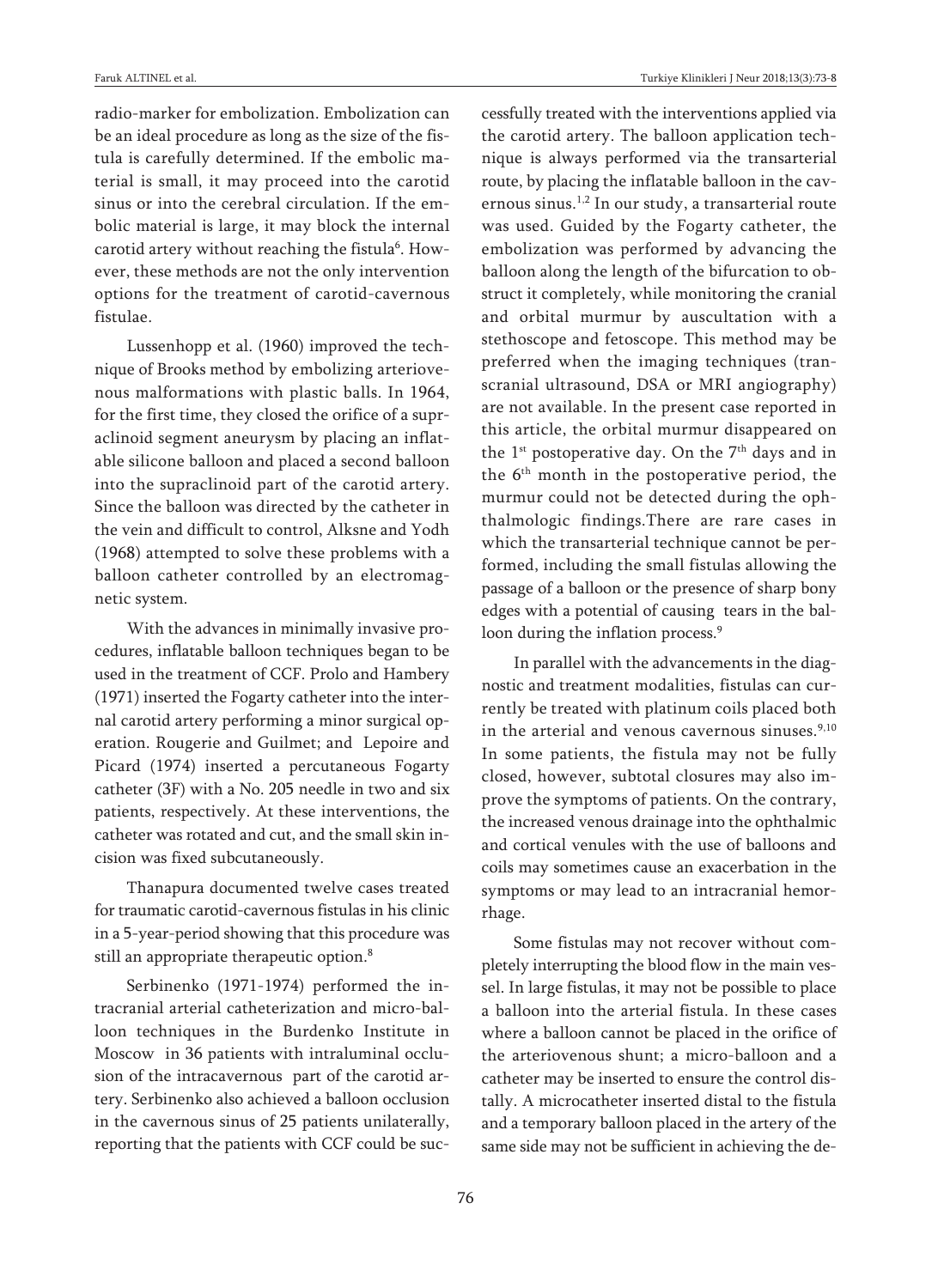sired outcome due to the retrograde aggressive blood flow distal to the fistula. Then, the proximal fistula can be blocked with a detachable balloon, interrupting the blow flow in the carotid artery. Subsequently, a microcatheter can be introduced into the anterior communicating artery or the posterior communicating artery.In some cases, soft or ultra-soft GDC® detachable coils can be used to occlude the short distal segment of the carotid artery without occluding the posterior communicating artery or the anterior choroidal artery.

A retrograde catheterization of the carotid artery has been performed through the Circle of Willis, especially when a unilateral approach is contraindicated due to an occlusion in the proximal vessel. 11-13 When the communicating arteries are intact, this technique is quite beneficial. Distal closing is also performed by using ultra-soft coils with high-quality hydrophilic microcatheters. This type of coiling is performed readily in a heparinized patient. Other intracranial stent methods were developed as other options to be used in the interventions,such as the devices developed by Onyx. 13-17

In summary, the historical methods used for the treatment of CCF include the methods performed at locations away from the fistula (carotid ligation and closure of venous structures in the orbit), craniotomy requiring techniques (trapping, trapping with embolization, or transcavernous approaches), and the techniques without the use of a craniotomy (embolization performed via the structures in the neck, "Brooks method", inflatable or detectable micro-ball techniques, intraluminal occlusion of the carotid artery or cavernous sinus occlusion).

#### Source of Finance

During this study, no financial or spiritual support was received neither from any pharmaceutical company that has <sup>a</sup> direct connection with the research subject, nor from <sup>a</sup> company that provides or produces medical instruments and materials which may negatively affect the evaluation process of this study.

#### Conflict of Interest

No conflicts of interest between the authors and / or family members of the scientific and medical committee members or members of the potential conflicts of interest, counseling, expertise, working conditions, share holding and similar situations in any firm.

#### Authorship Contributions

Idea/Concept: Faruk Altınel, Cihan Altın; Design: Faruk Altınel, Cihan Altın; Control/Supervision: Faruk Altınel, Cihan Altın; Data Collection and/or Processing: Faruk Altınel; Analysis and/or Interpretation: Faruk Altınel, Cihan Altın; Literature Review: Faruk Altınel, Cihan Altın; Writing the Article: Faruk Altınel; Critical Review: Cihan Altın; Materials: Faruk Altınel.

## **REFERENCES**

- 1. Barrow DL, Spector RH, Braun IF, Landman JA, Tindall SC, Tindall GT. Classification and treatment of spontaneous carotidcavernous sinus fistulas. J Neurosurg 1985;62(2):248-56.
- 2. Lasjaunias P, Chiu M, ter Brugge K, Tolia A, Hurth M, Bernstein M. Neurological manifestations of intracranial dural arteriovenous malformations. J Neurosurg 1986;64(5):724- 30.
- 3. Debrun GM, Viñuela F, Fox AJ, Davis KR, Ahn HS. Indications for treatment and classification of 132 carotid-cavernous fistulas. Neurosurgery 1988;22(2):285-9.
- 4. Phatouros CC, Meyers PM, Dowd CF, Halbach VV, Malek AM, Higashiyama RT. Carotid artery cavernous fistulas. Neurosurg Clin N Am 2000;11(1):67- 84.
- 5. Fattahi TT, Brandt MT, Jenkins WS, Steinberg B. Traumatic carotid-cavernous fistula: pathophysiology and treatment. J Craniofac Surg 2003;14(2): 240-6.
- 6. Lang ER, Bucy PC. Brooks method. J Neurosurg 1965;22(4):387-92.
- 7. Vitek JJ, Smith MJ. The myth of the Brooks method of embolization: a brief history of the endovascular treatment of carotid-cav-

ernous sinus fistula. J Neurointerv Surg 2009;1(2):108-11.

- 8. Thanapura C. Treatment of traumatic carotidcavernous fistula at the Udon Thani Center Hospital. J Clin Neurosci 2004;11(5):498-500.
	- 9. Halbach VV, Higashida RT, Hieshima GB, Hardin CW, Yang PJ. Transvenous embolization of direct carotid-cavernous fistulas. AJNR Am J Neuroradiol 1988;9(4):741-7.
- 10. Halbach VV, Higashida RT, Barnwell SL, Dowd CF, Hieshima GB. Transarterial platinum coil embolization of carotidcavernous fistulas. AJNR Am J Neuroradiol 1991;12(3):429-33.